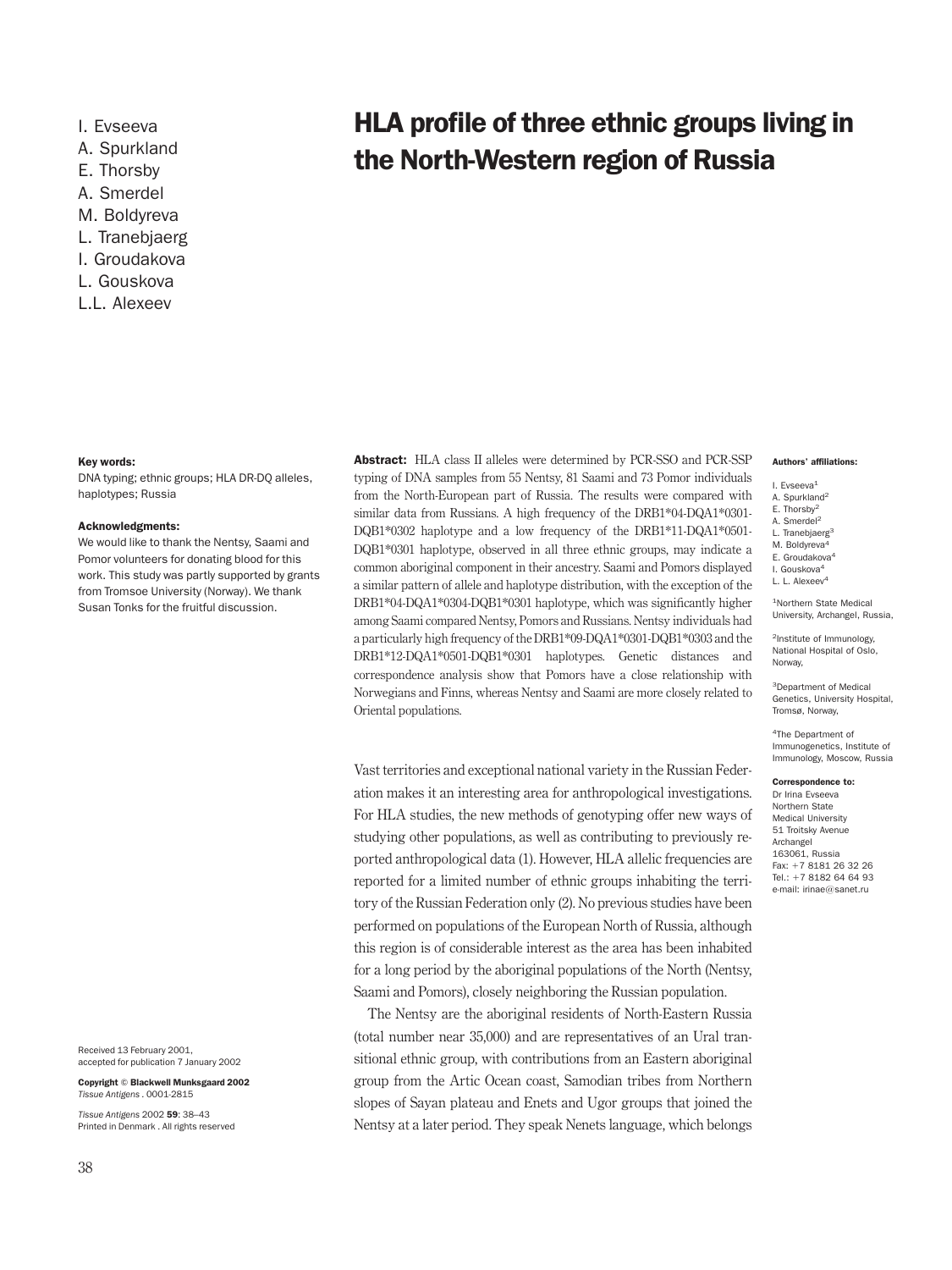to the Samodiysky group of the Ural family of languages (3, 4). The Saami are an ethnic group of aboriginal people from the North-West of Europe, mostly inhabiting Scandinavia. In Russia they are mostly concentrated on the Kola Peninsula, with a total number of about 2000. They belong to the Lapanoid (Subarctical) anthropological group, which is believed to consist of an ancient blending of European race and Ural tribes, with a Russian population from the Novgorod region contributing later. Saami language belongs to the Ugro-finish group of Ural family of languages (5, 6). Pomors, who have been residing at the White Sea coast since the 4th-5th century AD, belong to the Russian Caucasoid population group and speak Russian, which is from the Slavonic group of the Indo-European family of languages. They number approximately 500 000. It is proposed that both aboriginals from the North and Russians from the Novgorod region contributed to their make up originally (7, 8).

The aim of this study was to determine the genetic diversity of HLA class II alleles among various ethnic groups of European Northern Russia to establish a database for further investigations on ancestry and the genetic factors contributing to complex diseases in this region.

### Materials and methods

### Population samples

We studied a randomly selected cohort of healthy adults representing the following three ethnic groups from the far North of Russia (Fig. 1): Nentsy from the Nenets Autonomous Area  $(N=55)$ , Saami from the Lovosero village in the Murmansk region of the Kola Peninsula  $(N=81)$  and Pomors from the Arkhangelsk region on the White Sea coast  $(N=73)$ . The ethnic origin of each volunteer was determined by official documents and family history of three generations (nationality, place of birth and home-speaking language of parents and grandparents). The following populations were used for comparison: Russian, Hungarian, Croatian, German, French, Finn (9), Polish (10), Norwegian (11), Buryat (12), Japanese (13) and Korean (14).

### HLA typing

DNA was isolated using a standard salting-out method (15) from peripheral blood samples taken into EDTA. Medium resolution HLA-DRB1 typing was carried out using sequence specific oligonucleotide probes technique (SSOP) on amplified DNA with primers and probes similar to those recommended by the 11th International Histocompatibility Workshop (11th IHWS) (16). Low resolution

HLA-DQB1 and DQA1 typing was achieved using two-round allele specific amplification with a mixture of custom made sequence specific primers (MSSP), designed in the Moscow Institute of Immunology and tested in the 12th International Histocompatibility Workshop (IHWS) quality control (17, 18).

#### Statistical analysis

The allelic and three-locus haplotypic frequency estimation was performed using Arlequin software, v.2000 (http://anthro.unige.ch/arlequin). The allele and haplotype frequencies in the four groups were compared using the  $\gamma$  test (2 × 2 table) or the Fisher's exact test where appropriate. *P*-values were corrected for the number of comparisons (number of haplotypes with frequency above 5% in any of



*Fig.1.* **Geographical location of the Nentsy, Saami and Pomors in** Northern part of Russia. Places of sampling – Naryan-Mar (latitude 67°N; longitude 52°E), Lovosero (latitude 72°N; longitude 33°E), Arkhangelsk (latitude 64°N; longitude 40°E).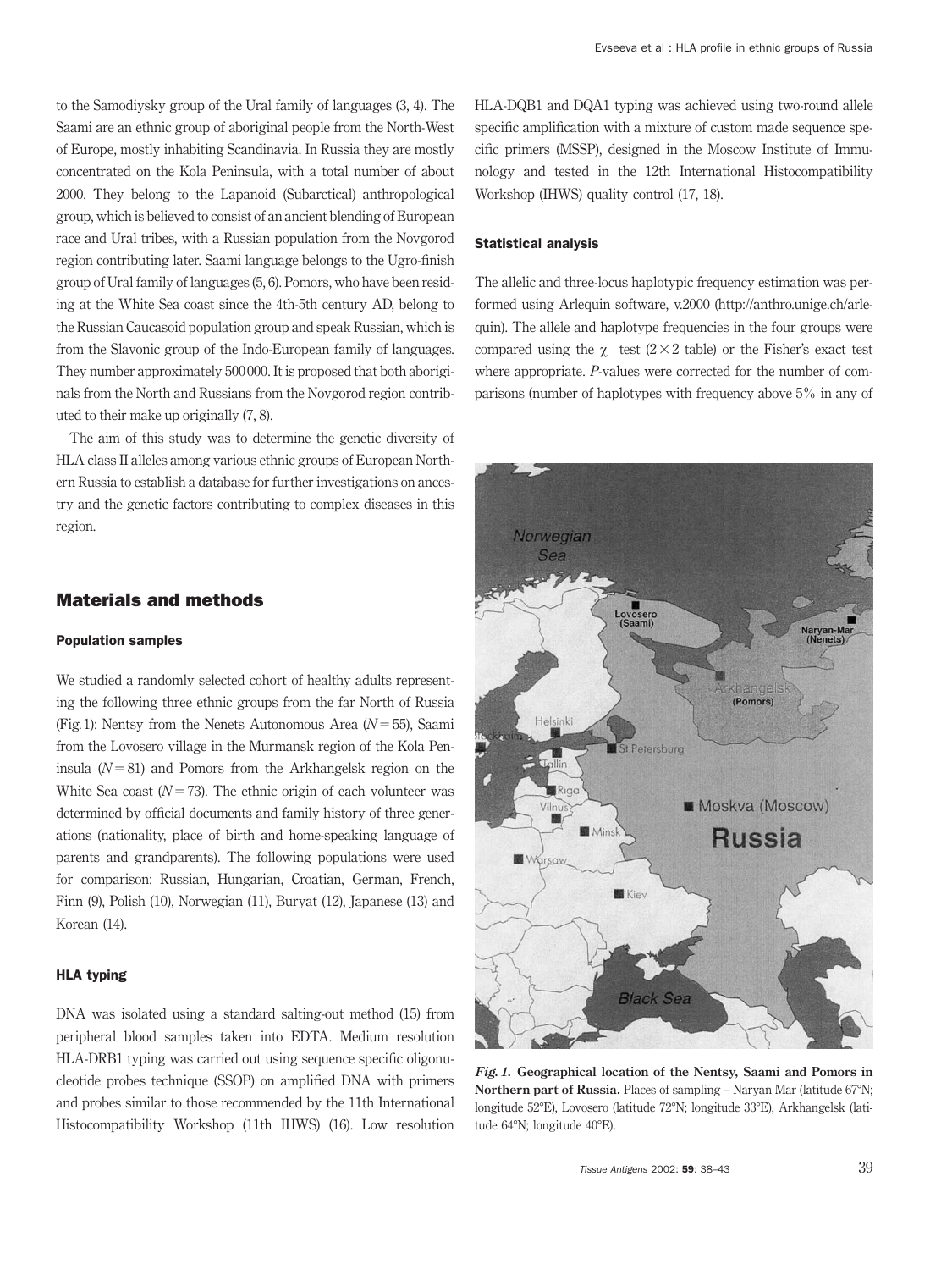# HLA class II allele and DRB1\*-DQA1\*-DQB1\* haplotype frequencies in four populations of North-European Russia

| Allel/Haplotype | Pomors<br>$n = 73$ | Saami<br>$n = 81$  | Nentsy<br>$n = 55$ | Russians<br>$n = 140^{#}$ | P corrected<br>$(\chi^2 \text{ test})$ |
|-----------------|--------------------|--------------------|--------------------|---------------------------|----------------------------------------|
| DRB1            |                    |                    |                    |                           |                                        |
| $*01$           | 0.110              | 0.136              | 0.018              | 0.082                     | P < 0.05                               |
| $*04$           | 0.192              | 0.327              | 0.209              | 0.116                     | P < 0.001                              |
| $*07$           | 0.123              | 0.037              | 0.118              | 0.127                     |                                        |
| $*08$           | 0.048              | 0.074              | 0.055              | 0.024                     |                                        |
| $*09$           | 0.034 <sup>1</sup> | 0.043 <sup>2</sup> | 0.182              | 0.003 <sup>3</sup>        | $P < 0.05^{1,2}$ ; $P < 0.0001^3$      |
| $*11$           | 0.055              | 0.043              | 0.018              | 0.147                     | P < 0.05                               |
| $*12$           | 0.021 <sup>1</sup> | 0.037 <sup>2</sup> | 0.164              | 0.027 <sup>3</sup>        | $P < 0.05^{1.2}$ ; $P < 0.01^3$        |
| $*13$           | 0.103              | 0.092              | 0.118              | 0.079                     |                                        |
| $*15$           | 0.171              | 0.117              | 0.045              | 0.134                     |                                        |
| $*17$           | 0.096              | 0.080              | 0.055              | 0.075                     |                                        |
| DQB1            |                    |                    |                    |                           |                                        |
| $*0201$         | 0.164              | 0.111              | 0.127              | 0.185                     |                                        |
| $*0301$         | 0.123              | 0.235              | 0.227              | 0.257                     |                                        |
| *0302           | 0.171              | 0.185              | 0.209              | 0.075                     | P < 0.05                               |
| *0303           | 0.110              | 0.093              | 0.218              | 0.038                     | P < 0.0001                             |
| $*0501$         | 0.103              | 0.148              | 0.018              | 0.096                     | P < 0.05                               |
| $*0602 - 8$     | 0.247              | 0.136              | 0.136              | 0.182                     |                                        |
| <b>DQA1</b>     |                    |                    |                    |                           |                                        |
| $*0101$         | 0.130              | 0.154              | 0.027              | 0.123                     | P < 0.01                               |
| $*0102$         | 0.205              | 0.123              | 0.055              | 0.175                     |                                        |
| $*0103$         | 0.062              | 0.049              | 0.091              | 0.055                     |                                        |
| $*0201$         | 0.123              | 0.037              | 0.109              | 0.127                     | P < 0.05                               |
| $*0301$         | 0.226              | 0.383 <sup>1</sup> | 0.409 <sup>2</sup> | 0.123                     | $P < 0.001^{1,2}$                      |
| $*0401$         | 0.034              | 0.062              | 0.045              | 0.014                     | P < 0.05                               |
| $*0501$         | 0.199              | 0.179              | 0.255              | 0.315                     |                                        |
| DRB1-DQA1-DQB1  |                    |                    |                    |                           |                                        |
| *01*0101*0501   | 0.089              | 0.130              | 0.018              | 0.082                     |                                        |
| *04*0301*0301   | 0.014 <sup>1</sup> | 0.118              | 0 <sup>2</sup>     | 0.024 <sup>3</sup>        | $P < 0.05^{1,3}$ ; $P < 0.001^2$       |
| *04*0301*0302   | 0.164              | 0.172              | 0.200              | 0.072                     |                                        |
| *07*02*0201     | 0.068              | 0.031              | 0.073              | 0.096                     |                                        |
| *07*02*0303     | 0.055              | 0.006              | 0.018              | 0.031                     |                                        |
| *09*0301*0303   | 0.034 <sup>1</sup> | 0.043 <sup>2</sup> | 0.181              | 0.003 <sup>3</sup>        | $P < 0.05^{1,2}$ ; $P < 0.001^3$       |
| *12*0501*0301   | 0.021 <sup>1</sup> | 0.025 <sup>2</sup> | 0.154              | 0.027 <sup>3</sup>        | $P < 0.05^{1,2}$ ; $P < 0.01^3$        |
| *13*0103*0602-8 | 0.048              | 0.037              | 0.054              | 0.051                     |                                        |
| *15*0102*0602-8 | 0.164              | 0.068              | 0.027              | 0.103                     |                                        |
| *17*0501*0201   | 0.088              | 0.074              | 0.045              | 0.096                     |                                        |

Only alleles and haplotypes with a frequency higher than 0.05 in at least one of the populations are listed. Population data from a mixed Russian group<sup>#</sup>, living in Moscow, was published by Alexeev et al (19). The frequency, which deviates the most from the others (or a pair which deviate the most from each other) for certain allele or haplotype, are typed in bold.

*Table1*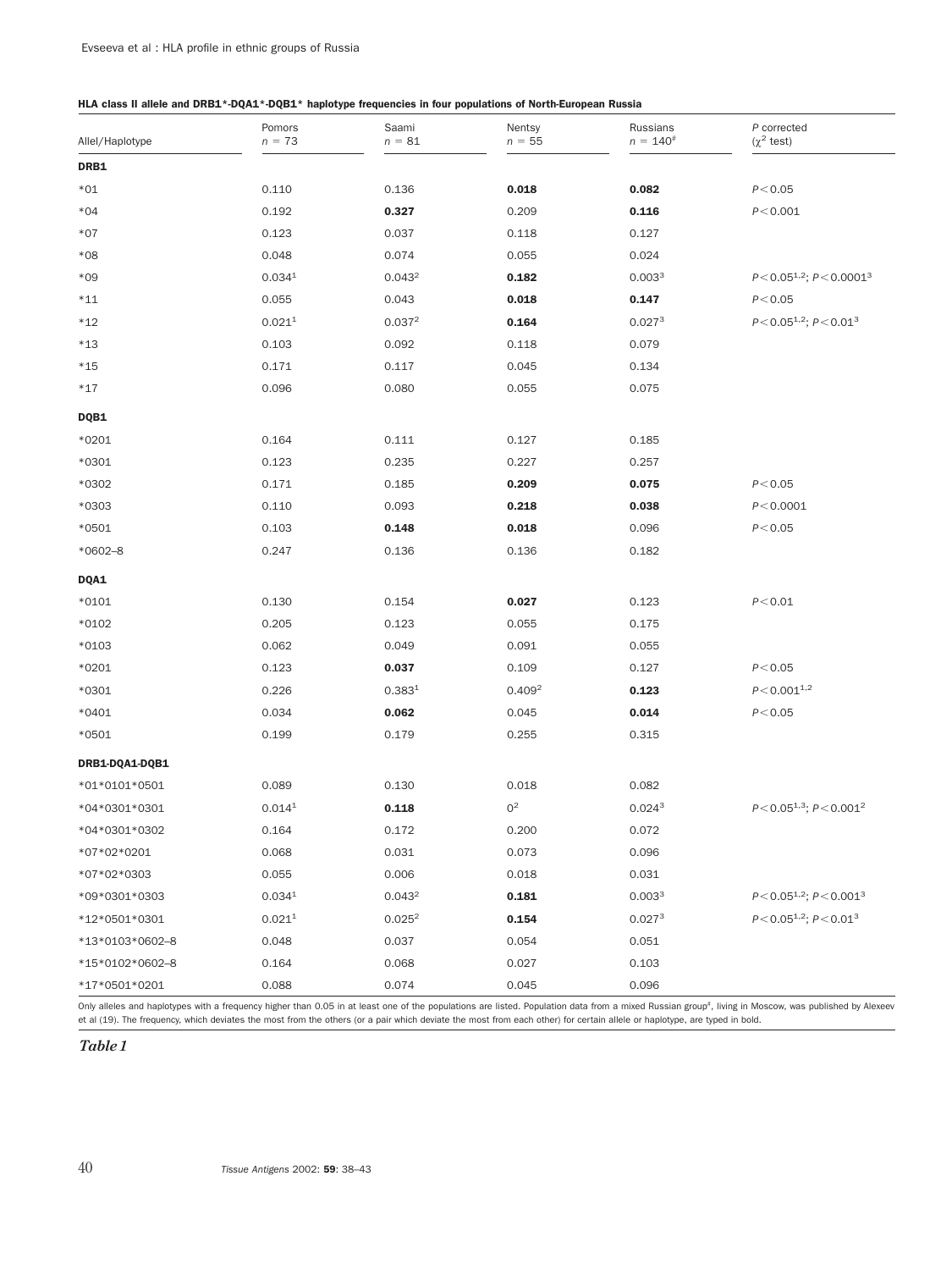the three populations, multiplied with the number of populations studied, which was  $9 \times 3 = 27$ ). Correspondence analysis on the basis of the Nei's genetic distances, obtained from HLA-DRB1, DQA1 and DQB1 allele frequencies (19), was carried out using the VISTA v.5.6 software (20).

# Results and discussion

Comparative analysis of allelic variation in HLA class II genes (DRB1, DQB1, and DQA1) suggested that Nentsy, Saami and Pomors have common features in their allelic repertoire. Thus, when compared to Russians living in Moscow (21), a high (more than 0.1) frequency of the DRB1\*04 allele was characteristic for all the groups studied, although the group of Kola Saami was characterized by an extremely high frequency of this DRB1 allele (0.33) (Table 1). The three northern populations are similar, in that they have relatively high frequencies of the DQB1\*0201 and \*0302 as well as the DQA1\*0301 and \*0501 alleles. An analysis of the DRB1-DQA1-DQB1 haplotype frequencies (Table 1) also reveals common peculiar features among the three population groups. A high frequency of the DRB1\*04-DQA1\*0301- DQB1\*0302 haplotype and a low frequency of the DRB1\*11DQA1\*0501-DQB1\*0301 haplotype is observed. This common component, which is typical neither for Caucasians nor for Orients of Asia, distinguishes the three northern ethnic groups from Russians (21) and is characteristic for Amerindians also (22, 24).

Each of the three populations has their own characteristics concerning their HLA class II allele and haplotype distribution. Pomors and Saami have similar frequencies of DRB1\*01 (0.11 and 0.14, respectively) which is 5–7 times higher than the Nentsy population (0.02). Conversely DRB1\*09 and DRB1\*12 are typical of the Nentsy (frequencies of 0.18 and 0.16, respectively) whereas these alleles are less frequent  $(p < 0.05)$  among Saami (0.04 each) and Pomors (0.03 and 0.02, respectively).

Due to the DR-DQ linkage disequilibrium, the peculiarities of DQA1 and DQB1 allele frequencies in the studied populations correspond in general with the pattern of DRB1 allele distribution. However, there is one important exception: DQB1\*0301, which is in strong linkage disequilibrium with DRB1\*04, DRB1\*11 and DRB1\*12, has a relatively high frequency in all four populations. but is mostly characteristic for Saami and Nentsy – in both groups its frequency is 0.23. However the DQB1\*0301 allele is found mainly on DRB1\*04 haplotypes among Saami, whereas this allele is found mainly on DRB1\*12 haplotypes among Nentsy.



*Fig.2.* **Diagram of correspondence analysis, based on Nei's genetic distances** (**calculated from allele frequencies of HLA-DRB1, DQA1, DQB1 genes).** Dimension 1 vs dimension 2.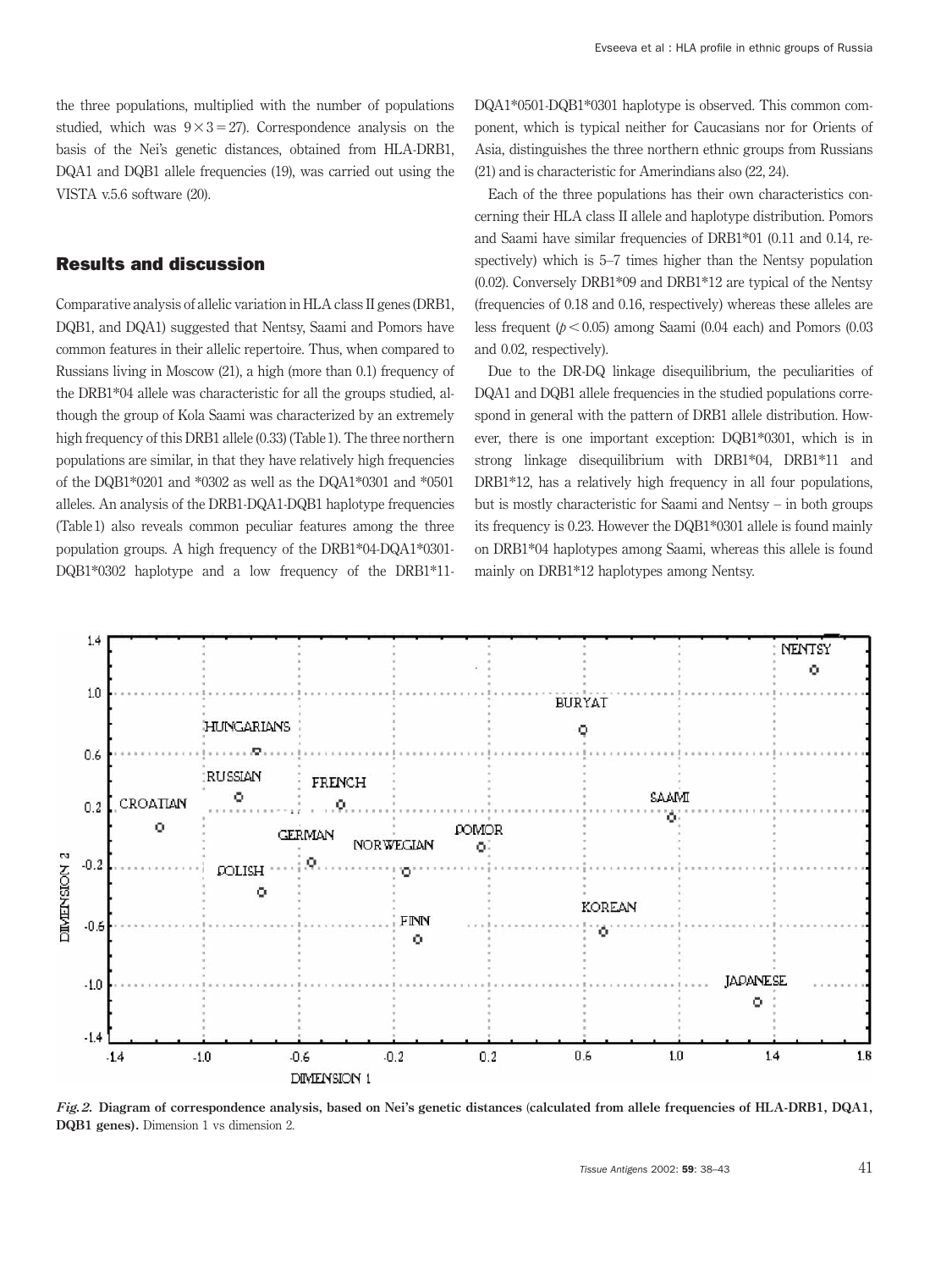The matrix of Nei's genetic distances ( $\times$ 10<sup>2</sup>) between Nentsy, Saami, Pomors and some other populations, obtained from using HLA-DRB1, DQA1 and DQB1 allele frequencies

| Population | Nentsy   | Population | Saami    | Population | Pomors   |
|------------|----------|------------|----------|------------|----------|
| Nentsy     | $\Omega$ | Saami      | $\Omega$ | Pomors     | $\Omega$ |
| Buryat     | 9.6      | Buryat     | 6.3      | Norwegian  | 1.2      |
| Saami      | 13.2     | Pomors     | 7.0      | German     | 2.8      |
| Korean     | 14.7     | Norwegian  | 8.6      | French     | 3.9      |
| Pomors     | 19.1     | Finn       | 9.4      | Polish     | 4.0      |
| Japanese   | 21.0     | Korean     | 9.5      | Finn       | 4.4      |
| Norwegian  | 24.5     | Japanese   | 11.1     | Russian    | 4.9      |
| French     | 26.0     | French     | 11.4     | Saami      | 7.0      |
| German     | 26.8     | Nentsy     | 13.2     | Buryat     | 7.3      |
| Russian    | 28.4     | German     | 14.2     | Korean     | 7.4      |
| Hungarian  | 28.4     | Hungarian  | 15.5     | Hungarian  | 7.7      |
| Finn       | 29.1     | Russian    | 17.2     | Croatian   | 7.7      |
| Croatian   | 37.4     | Croatian   | 19.3     | Japanese   | 14.4     |
| Polish     | 37.8     | Polish     | 19.3     | Nentsy     | 19.1     |

#### *Table2*

The three-locus (DRB1-DQB1-DQA1) haplotype repertoire in the Nentsy population is restricted, as compared to the other two aboriginal groups, the most frequent haplotypes being the following: DRB1\*04-DQA1\*0301-DQB1\*0302, DRB1\*09-DQA1\*0301- DQB1\*0303 and DRB1\*12-DQA1\*0501-DQB1\*0301 (Table 1). Saami are characterized by high frequencies of the DRB1\*04-DQA1\*0301- DQB1\*0301, the DRB1\*04-DQA1\*0301-DQB1\*0302, and the DRB1\*01-DQA1\*0101-DQB1\*0501 haplotypes. Moreover, the haplotypic repertoire of Saami is varied. Several rare haplotypes were identified among Saami which was not observed in the other groups, i.e., the DRB1\*15-DQA1\*0102-DQB1\*0501, DRB1\*08- DQA1\*0301-DQB1\*0401, DRB1\*08-DQA1\*0401-DQB1\*0301 and DRB1\*04-DQA1\*0301-DQB1\*0303 haplotypes. In Pomors, the DRB1\*15-DQA1\*0102-DQB1\*0602–8, and DRB1\*04-DQA1\*0301- DQB1\*0302 haplotypes were the most prevalent with frequencies of 0.16 each (Table 1).

## References

- 
- 1. Bodmer J. Anthropology report (Introduc- 2. Alexeev L. HLA in some ethnic groups of 3. Nentsy. In: *The peoples of the world. Histori-*Medical and Scientific International Pub- *medical implication.* Medical and Scientific lisher, Paris: EDK, 1997: 269–85. International Publisher, Paris: EDK, 1997: 364–73.

Estimation of the standard genetic distances between populations (Table 2) and correspondence analysis, based on this distance matrix, were performed to present the genetic relationships between studied ethnic groups and other populations. According to the historical data, the Russian expansion from the Novgorod region to the North started in the 11th century AC. It is believed that the assimilation with the aboriginal arctic population was not significant due to differences in religion and culture, so ethnographically, the Pomors have a Russian origin and are considered to be one of the Russian Caucasoid subgroups (7, 8). However, our analysis revealed a closer relationship to Norwegians and Finns rather than the European cluster, including Russian Muscovites (Fig. 2), which could be a trace of a common arctic component in the origin of northern populations.

Nentsy have the most distant position from the European group, being more closely related to Mongoloid populations (Japanese, Koreans, Buryats), which corresponds to the anthropological data indicating their belonging to the transitional Ural race (3, 4).

The origin of Saami people is still debatable. Ethnological findings have suggested that Nentsy and Saami have common Ural ancestors. Their languages belong to the Ugro-Finnish group of the Ural family and they have much in common regarding their culture, way of life and traditional trades (26). In our analysis we can also see some similarity in the HLA Class II allele and haplotype distribution in Nentsy and Saami, which relates them closely to each other and rather far from the European cluster (Fig. 2). The large disparity between the Saami and European group is somewhat unexpected, as previous anthropological data suggest Saami to be a result of ancient admixture of European, Oriental and Ural people, with European genes having the greatest prevalence (5).

In conclusion, based on the comparative analysis of the HLAclass II allele and haplotype frequencies, we suggest that Nentsy, Saami and Pomors have different proportions of Oriental and Caucasoid origins contributing to their ancestry, with relatively large genetic distances between them. However, a common ancestral component, which is characteristic not only for Nentsy and Saami but also for their Slavonic neighbors – Pomors, could reflect the influence of Ural ethnic groups on their origin.

tion). In: Charron D, ed. *Genetic diversity of* the former Soviet Union. In: Charron D, ed. *cal and ethnographic directory*. Moscow: So-*HLA. Functional and medical implication. Genetic diversity of HLA. Functional and* viet Encyclopedia: 1988: 329–31 (in Russian).